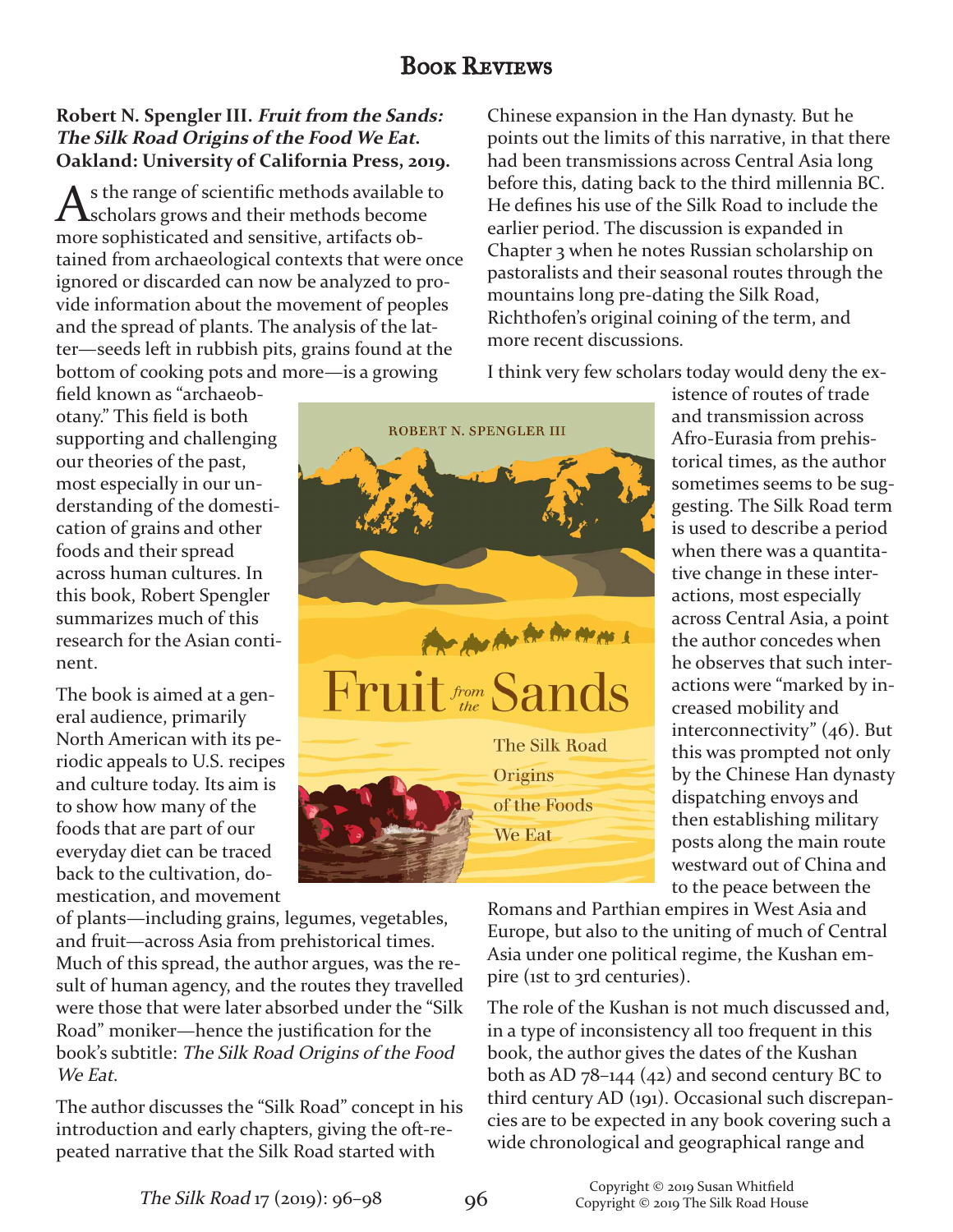would not usually be noted, but this book is full of them. Even the dates given in the text do not always match the timelines given at the start: for example, the Shang dynasty appears in the timeline as ca. 1600–1046 BC, but elsewhere as ca. 1538–1046 BC (146) and ca. 1558–1046 BC (211, where it is incorrectly named—and indexed as—"Sang dynasty"). The reference on page 238 gives no dates.

There are now many discussions of Richthofen and the Silk Road concept, including its "prehistory," and some of these could have usefully been referenced in footnotes. But the book does not have footnotes as such, only citations, and these overwhelmingly give only one source and no page reference. This means that the reader is left stranded if they want to check the information or find out more. It also deprives the author of the opportunity to follow up on ideas which would otherwise distract from his narrative.

The first two chapters following the introduction consist largely of lists, many of them taken from travelers' accounts of the great variety of foodstuffs to be found across Asia but also, for example, including a list of twenty different shapes of pasta (36). The point of these chapters is not quite clear. There is some historical narrative, although it is patchy and at times unreliable or misleading (such as the claim about sericulture, mentioned below) as it generally relies on only a handful of secondary sources. Again, the reader could have been directed to existing and more reliable histories and the contemporary accounts incorporated into the text later where the foodstuffs they mentioned are discussed in more detail.

What would have been more helpful for the general reader is a chapter introducing archaeobotany, its background, growth, and methodology, with a discussion of the strengths and shortcomings of the procedures currently available, and of the other evidence used by the author. This could have usefully introduced the reader to various concepts referred to later, such as signs which show a plant has been cultivated or domesticated. It would also have been helpful to know about the distribution of evidence, the fact that some regions/sites have been studied more extensively than others, especially in terms of archaeobotanical evidence, and how this might leave gaps or skew our current understanding of a plant's distribution and domestication.

After these introductory chapters, the author considers various groups of plants and here he is clearly on more familiar and comfortable territory. He groups the plants under various headings for discussion, starting with various grains and legumes, then moving onto fruit, nuts, vegetables, and ending with spices, oils, and tea. His speciality comes to the fore when discussing, for example, the different grains, how they adapted to their environments and how we can tell when they were domesticated. This is fascinating material which will undoubtedly increasingly inform our understanding of the movement of peoples across Afro-Eurasia. But, as the author also hints, conclusions drawn by scholars working on this material might not always be reliable. It would have been interesting to learn more about the possible reasons for this: such as contamination of the evidence; inadequacy of the tests available; or scholars, as we have seen in many fields throughout history, seeking to make the evidence fit a preconceived theory. These are the strongest areas of the book and cover wide ground, but I was puzzled by notable omissions. For a book using "Silk Road" in its title, the lack of a small section on the domestication and spread of the mulberry (*morus* sp.) is perplexing. In China, the silkworms were fed on the leaves of the morus alba, but the fruit was also probably eaten: they are still found dried today in Turkey and elsewhere. And as sericulture spread along the Silk Road, the leaves of the black mulberry (morus nigra) were also used as feed. Remains of desiccated mulberry trees are found in early Central Asian sites (noted on page 16) although the site and dates from the report by the archaeologist, M. Aurel Stein, of his 1900 expedition are cited incorrectly by the author as 8th century Dandan-Uliq when they should be 1st to 4th century Niya  $(An$ cient Khotan, 359). His use of secondary sources at times detracts from the reliability of the historical information. Mulberry fruits were greatly prized by many in Central Asia, as early European travelers noted  $(24-25)$  and as evidenced by finds  $(33)$ . The Romans introduced the tree throughout Europe for its fruit and it continued to be cultivated after they had left (mulberry seeds are found in medieval midden pits in England, for example, not